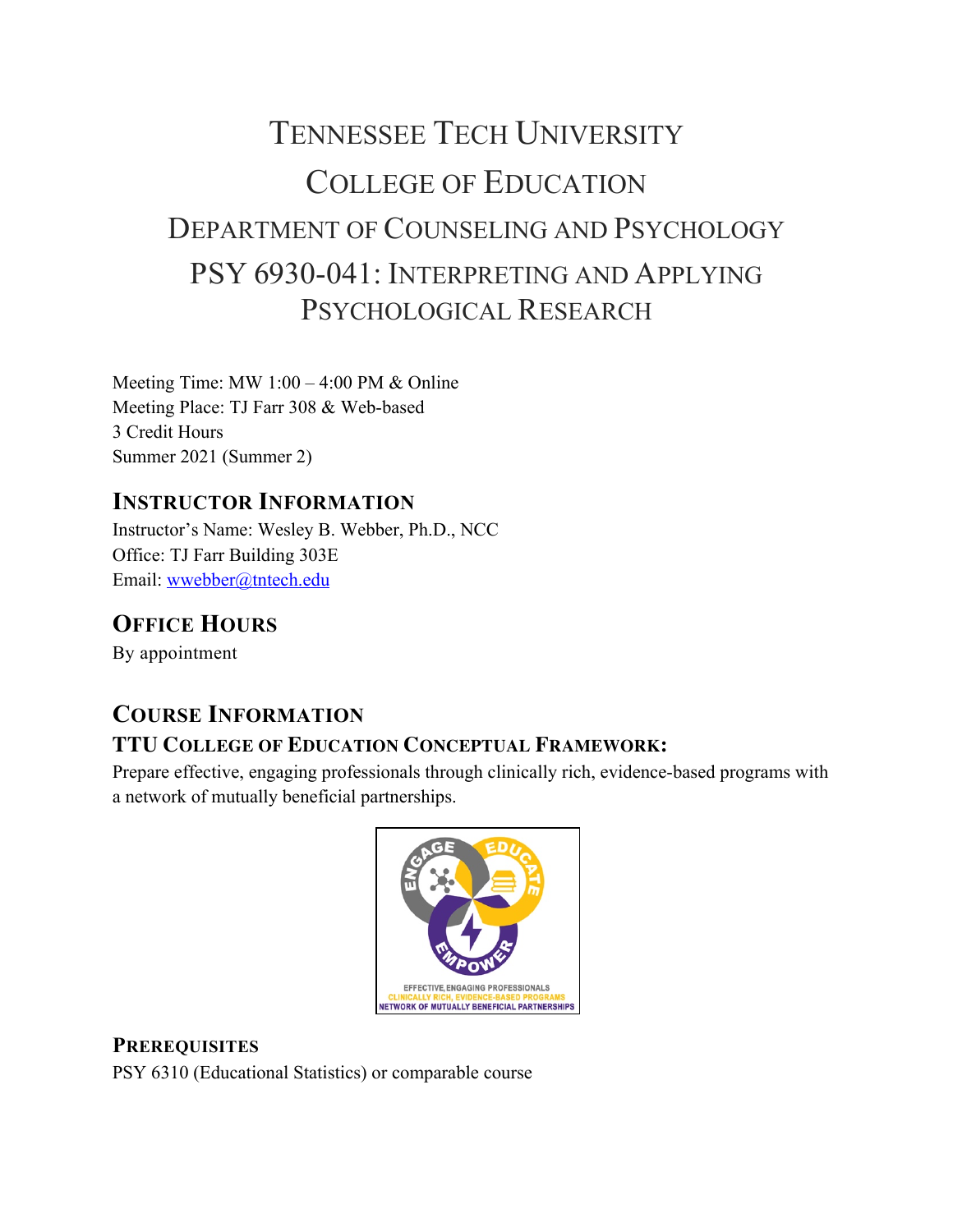### **TEXTS AND REFERENCES**

#### **Required:**

- Houser, R. A. (2020). Counseling and Educational Research: Evaluation and Application. Fourth Edition*.* Sage Publications. ISBN: 9781544305066
- *Tk20 data assessment program.* TTU's College of Education uses Tk20, a comprehensive data and reporting system to improve our processes, manage candidate transition points, and track key assessments in program coursework. All students, regardless of affiliated major and college, enrolled in courses requiring Tk20 must purchase an account and submit the appropriate coursework. Failure to purchase Tk20 can result in a zero for Tk20 assignments and/or final course grade reduced a full letter. The one-time-only system cost is \$185.35 without sales tax at the university bookstore or \$142 plus sales tax (based on billing address ZIP code) if purchased through TK20. Your account is valid for seven years. You will be asked to access Tk20 for a variety of tasks, including coursework, advisement, field/clinical experiences, portfolios, and key program assessments. See our website for more details: https://tntech.tk20.com

#### **Recommended:**

• Pyrczak, F. & Tcherni-Buzzeo, M. (2013). Evaluating Research in Academic Journals: A Practical Guide to Realistic Evaluation, 7th Edition. New York, NY. Routledge. ISBN: 9780815365662

### **COURSE DESCRIPTION**

PSY 6930. *Interpreting and Applying Psychological Research.* Designed for students selecting the non-thesis option in Educational Psychology and Counselor Education. Designed specifically for the research consumer (practitioner) utilizing field-based applications of research and statistical principles for school and non-school mental health settings.

#### You will experience this course as a "hyrid" student, taking part in both in-class activities and online quizzes

# **IDEA ESSENTIAL AND IMPORTANT LEARNING OBJECTIVES ASSOCIATED TO THIS COURSE**

- 1. Gaining a basic understanding of the subject (e.g., factual knowledge, methods, principles, generalizations, theories)
- 2. Developing specific skills, competencies, and points of view needed by professionals in the field most closely related to this course
- 3. Learning to analyze and critically evaluate ideas, arguments, and points of view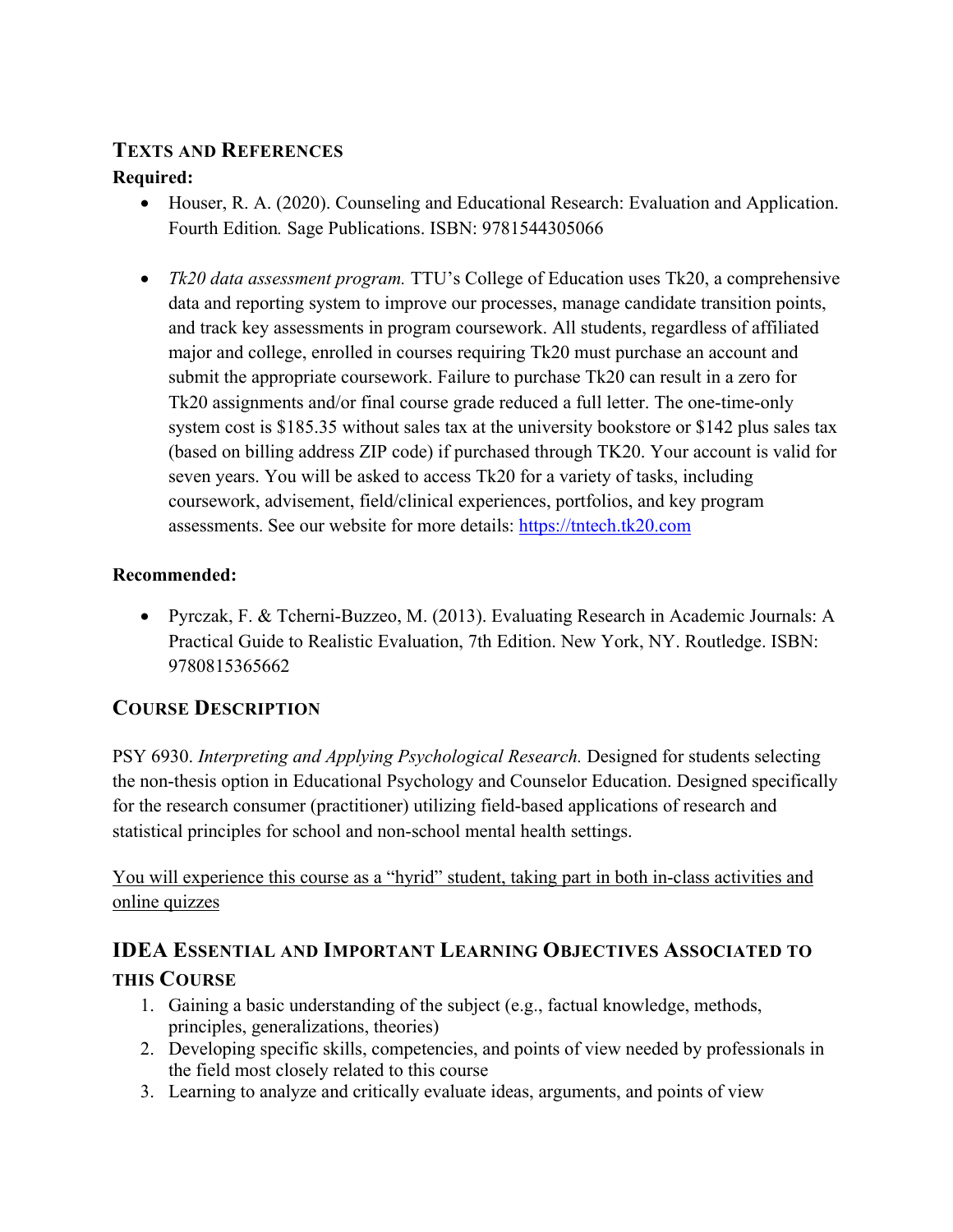# **COURSE CACREP OBJECTIVES/STUDENT LEARNING OUTCOMES**

| <b>Standard</b>                                                                                                                                                                                                                              | <b>Content/Reading</b> | <b>Formative</b><br><b>Assessment</b> | <b>Summative</b><br><b>Assessment</b>       |
|----------------------------------------------------------------------------------------------------------------------------------------------------------------------------------------------------------------------------------------------|------------------------|---------------------------------------|---------------------------------------------|
| Students will explain the importance of Chapters 1 & 21<br>research in advancing the counseling<br>profession, including how to critique<br>research to inform counseling practice<br>(CACREP 2016 Research and Program<br>Evaluation F8.a). |                        | Quizzes 1 and 7                       | Program<br><b>Evaluation Group</b><br>Paper |
| Students will describe a needs<br>assessments (CACREP 2016 Research<br>and Program Evaluation F8.c).                                                                                                                                         | Chapter 19             | Quiz 7                                | Program<br><b>Evaluation Group</b><br>Paper |
| Students will discuss the development<br>of outcome measures for counseling<br>programs (CACREP 2016 Research<br>and Program Evaluation F8.d).                                                                                               | Chapters $3-8$         | Quizzes 1 - 3                         | <b>Article Critique</b><br>Paper            |
| Students will summarize an evaluation<br>of counseling interventions and<br>programs (CACREP 2016 Research<br>and Program Evaluation F8.e).                                                                                                  | Chapter 7              | Quiz 3                                | Article Critique<br>Paper                   |
| Students will discriminate between<br>qualitative, quantitative, and mixed<br>research methods (CACREP 2016<br>Research and Program Evaluation<br>F8.f).                                                                                     | Chapters 3 - 8         | Quizzes 1 - 3                         | Article Critique<br>Paper                   |
| Students will explain designs used in<br>research and program evaluation<br>(CACREP 2016 Research and Program<br>Evaluation F8.g).                                                                                                           | Chapter 16             | Quiz 5                                | Program<br><b>Evaluation Group</b><br>Paper |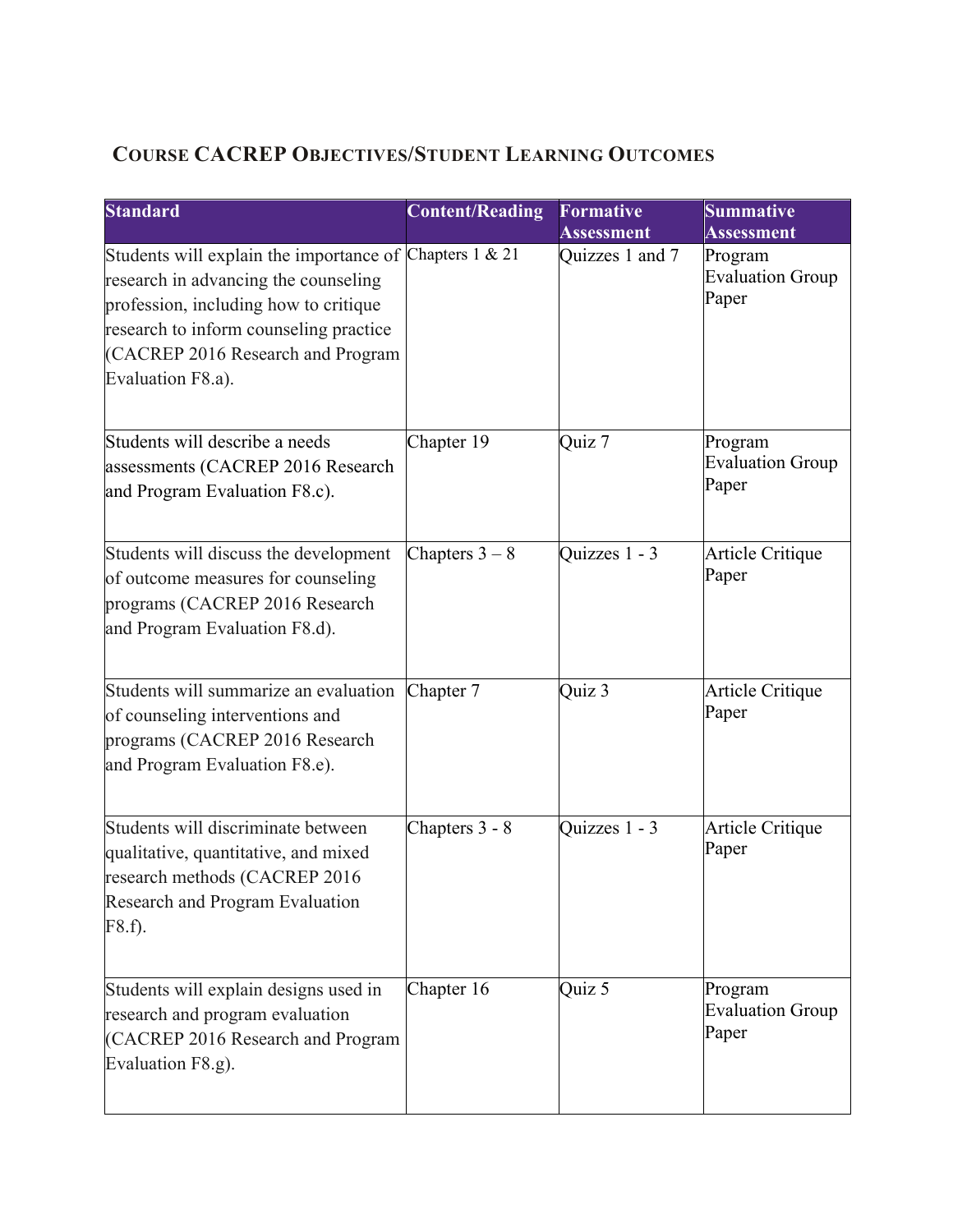| <b>Standard</b>                                                                                                                                                                                                                    | <b>Content/Reading</b> | <b>Formative</b><br><b>Assessment</b> | Summative<br><b>Assessment</b> |
|------------------------------------------------------------------------------------------------------------------------------------------------------------------------------------------------------------------------------------|------------------------|---------------------------------------|--------------------------------|
| Students will summarize statistical<br>methods used in conducting research<br>and program evaluation (CACREP<br>2016 Research and Program Evaluation<br>F8.h).                                                                     | Chapters $3-8$         | Quizzes 1 - 3                         | Article Critique<br>Paper      |
| Students will explain analysis and use<br>of data in counseling (CACREP 2016)<br>Research and Program Evaluation F8.i).                                                                                                            | Chapters 9 - 15        | Quizzes $3 - 5$                       | Article Critique<br>Paper      |
| Students will describe ethical and<br>culturally relevant strategies for<br>conducting, interpreting, and reporting<br>the results of research and/or program<br>evaluation (CACREP 2016 Research<br>and Program Evaluation F8.j). | Chapter 2              | Quiz 1                                | Article Critique<br>Paper      |

### **MAJOR TEACHING METHODS**

Discussions, Online Quizzes, Lectures, & Readings

#### **SPECIAL INSTRUCTIONAL PLATFORM/MATERIALS**

#### **A. Course Requirements - iLearn, Tk20, Laptop/Computer**

- This class will be delivered both online via iLearn/Tk20 and within class.
- You must have access to the Internet, an up to date web browser and basic computer literacy.
- If you are having difficulty accessing iLearn/Tk20 and retrieving information, taking tests, etc., immediately notify the Help Desk at 931-372-3975 for assistance.
- You must use a standard word processor such as Word or Pages.
- All assignments will be submitted electronically.
- All course materials will be found in your texts, on iLearn, in scholarly articles, or through the Internet.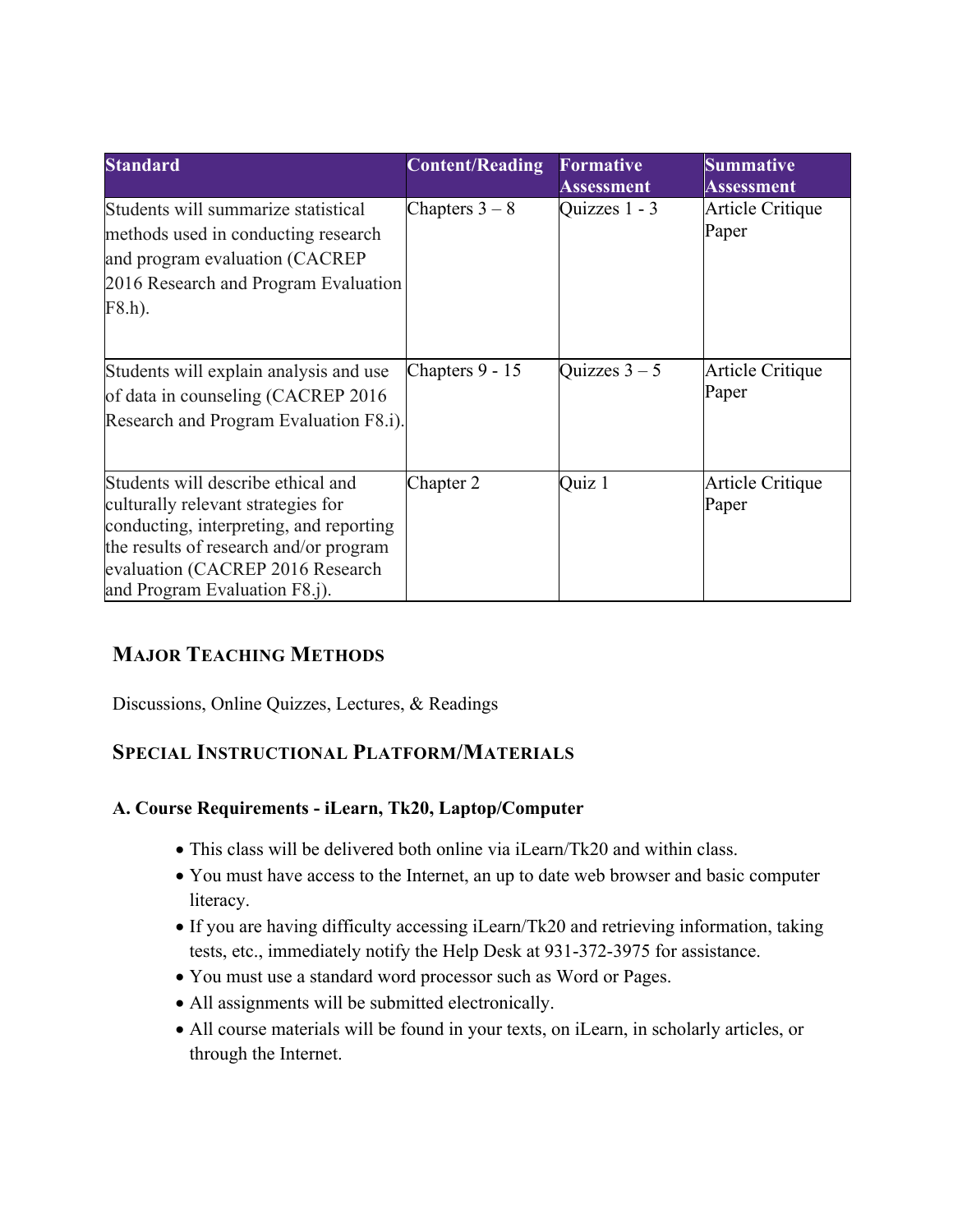#### **B. Required Technology** - **Browsers, Plug-ins, Players and Viewers**

- To take full advantage of all the features in this course, be sure you have the right technology at your fingertips. This includes a good Web browser (IE, Firefox) and appropriate plug-ins. If you have a problem viewing the videos or downloading materials, contact me at any time.
- Student computers need to be capable of running the latest versions of plug-ins, recent software and have the necessary tools to be kept free of viruses and spyware. Some software is available for free on IT Helpdesk downloads page.

#### **C. Internet Service**

- Students are responsible to have Internet service. High speed Internet access is recommended for downloading information and completing online tests, assignments, or quizzes. Some modules may contain streaming audio and/or video content.
- Use of public computers is strongly discouraged.

#### **D. Copyrighted Materials**

• Materials used in connection with this course may be subject to copyright protection under Title 17 of the United States Code. Under certain Fair Use circumstances specified by law, copies may be made for private study, scholarship, or research. Electronic copies should not be shared with unauthorized users. Violations of copyright laws could subject you to federal and state civil penalties and criminal liability as well as disciplinary action under University policies. As a Tennessee Tech student, you must comply with the IT Appropriate Use Policy.

#### **E. Communication Policy**

• E-mail anytime. I will try my best to return e-mails within 24 hours. Again, be sure to include the course name and section in the subject line and state your full name at the end of the email.

#### **TOPICS TO BE COVERED**

#### SECTION I: INTRODUCTION TO THE RESEARCH PROCESS

- 1. Science and the Research Process
- 2. Ethics and Research
- 3. Quantitative Research Designs
- 4. Qualitative Research Methods
- 5. Mixed Methods Research
- 6. Single-Case or Single-Subject Research
- 7. Basics of Statistical Methods
- 8. Basics of Qualitative Research Data Analysis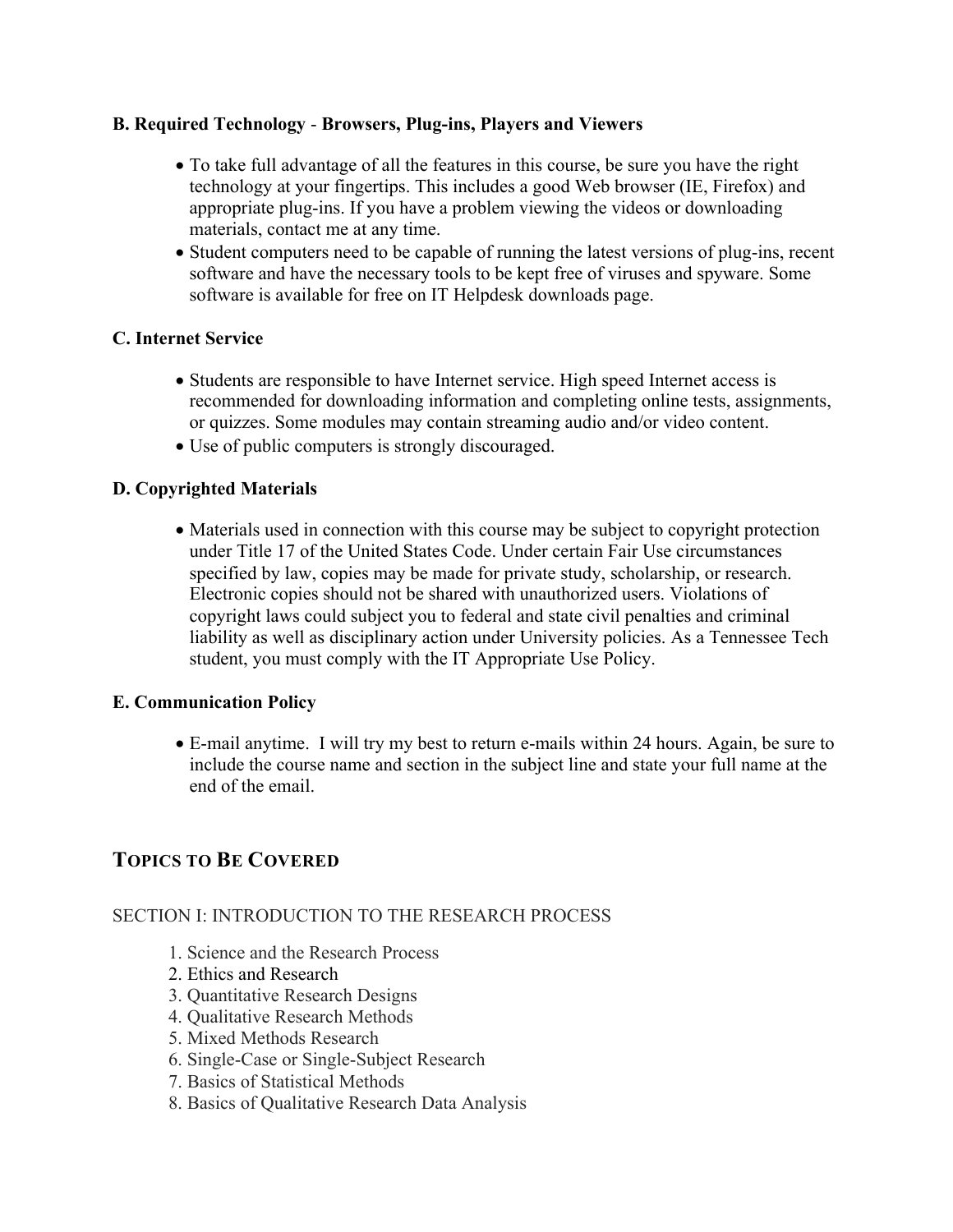#### SECTION II: EVALUATING ARTICLES IN THE PROFESSIONAL LITERATURE

9. Evaluating the Literature Review

- 10. Evaluating the Purpose Statement and Hypotheses
- 11. Evaluating the Methods Section: Sampling Methods
- 12. Evaluating the Methods Section: Instruments
- 13. Evaluating the Methods Section: Procedures
- 14. Evaluating the Results Section
- 15. Evaluating the Discussion Section

#### SECTION III: THE APPLICATION OF RESEARCH AND EVALUATION

- 16. Evidence-Based Research and Application
- 17. Conducting Research: Cultural Issues
- 18. Developing a Research Proposal and Conducting Research in Practice
- 19. Development and Application of Program Evaluation Research
- 20. Advances in Technology and Research
- 21. Current and Future Issues in Counseling and Educational Research

#### **GRADING AND EVALUATION PROCEDURES**

The following grading scale will be used to evaluate students' knowledge of the course:

| <b>Letter Grade</b> | <b>Grade Range</b> |
|---------------------|--------------------|
|                     | $93 - 100$         |
| B                   | $85 - 92$          |
| $\subset$           | 77 - 84            |
| I)                  | $69 - 76$          |
| Е                   | 68 and below       |

# **COURSE POLICIES**

#### **STUDENT ACADEMIC MISCONDUCT POLICY**

Maintaining high standards of academic integrity in every class at Tennessee Tech is critical to the reputation of Tennessee Tech, its students, alumni, and the employers of Tennessee Tech graduates. The Student Academic Misconduct Policy describes the definitions of academic misconduct and policies and procedures for addressing Academic Misconduct at Tennessee Tech. For details, view the Tennessee Tech's Policy 217 – https://www.tntech.edu/handbooks/student/academicpolicies.php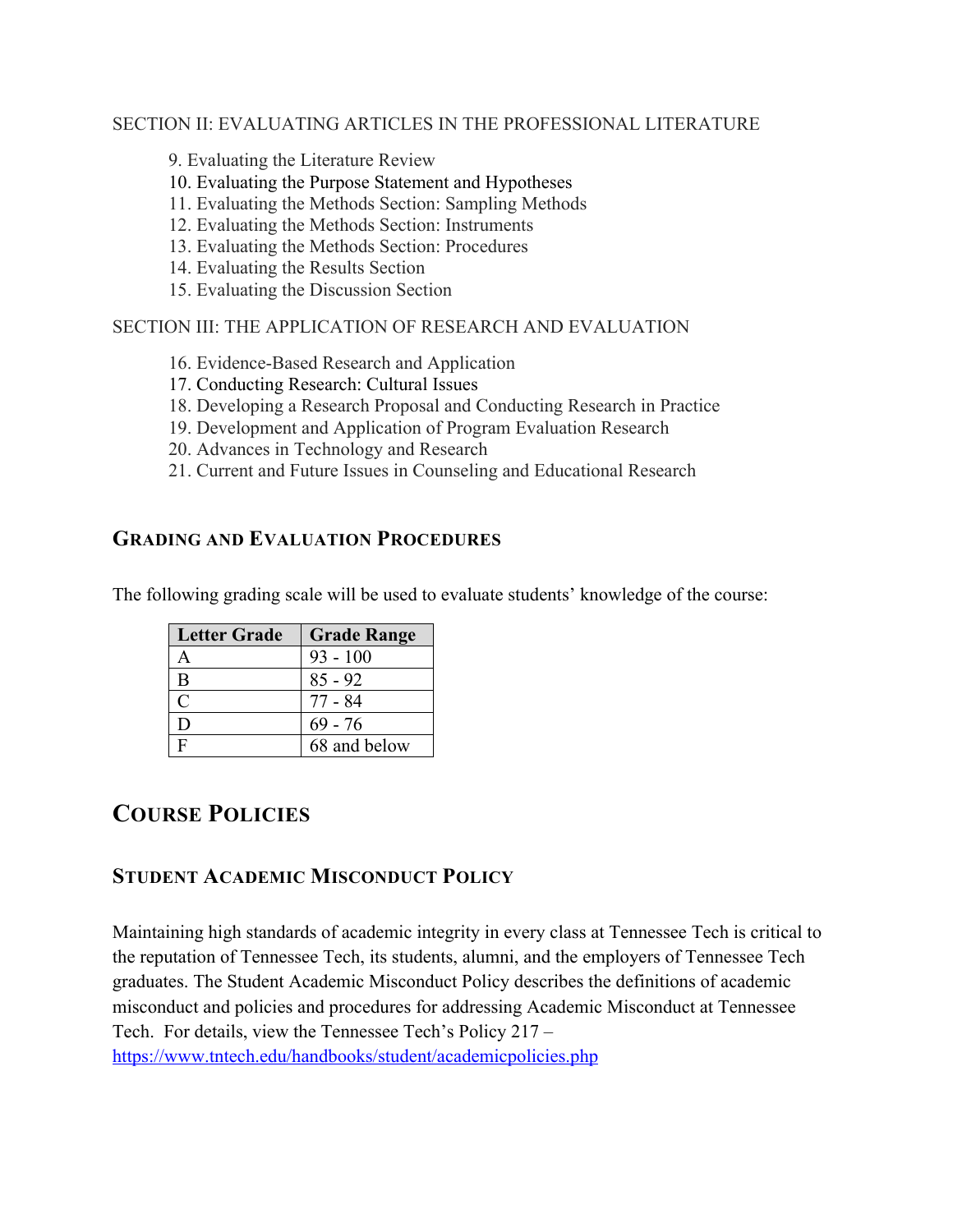#### **ATTENDANCE POLICY & CLASS PARTICIPATION**

Participation and attendance is required. Participation in class is essential to the value of the learning experience within this course. A candidate's grade may be affected negatively by low participation.

#### **STUDENT RESPONSIBILITIES**

The following dispositions are taken from the Counseling and Psychology Graduate Handbooks and summarize the responsibilities accepted by the student participating in this course.

- 1. **Scholarship** (mastery in coursework and competency in application)
- 2. **Responsibility** (acceptance of ownership of personal, academic, and professional development and behavior)
- 3. **Respect for Diversity** (recognition of the needs and values of individuals)
- 4. **Effective Communication** (ability to communicate clearly verbally and in writing, and to accept new ideas and constructive feedback)
- 5. **Reflection** (ability to asses one's own decision making process and recognize consequences of behavior)
- 6. **Professional Behavior** (recognition of ethical, legal, and professional standards of conduct)
- 7. **Critical Thinking** (capability for critical thinking and real world problem-solving)

#### **ASSIGNMENTS AND RELATED POLICY**

The following assignments are how students will be assessed for knowledge:

#### **1. Online Quizzes**

You will take quizzes on the book chapters covered in the course. See the course schedule for the due dates of the quizzes.

You can only take a quiz once. Once you start a quiz you must complete it. You will have one hour to complete each quiz. Your quiz grades will appear in the iLearn Grade Center after the submission.

Quizzes will consist of multiple choice and true/false questions.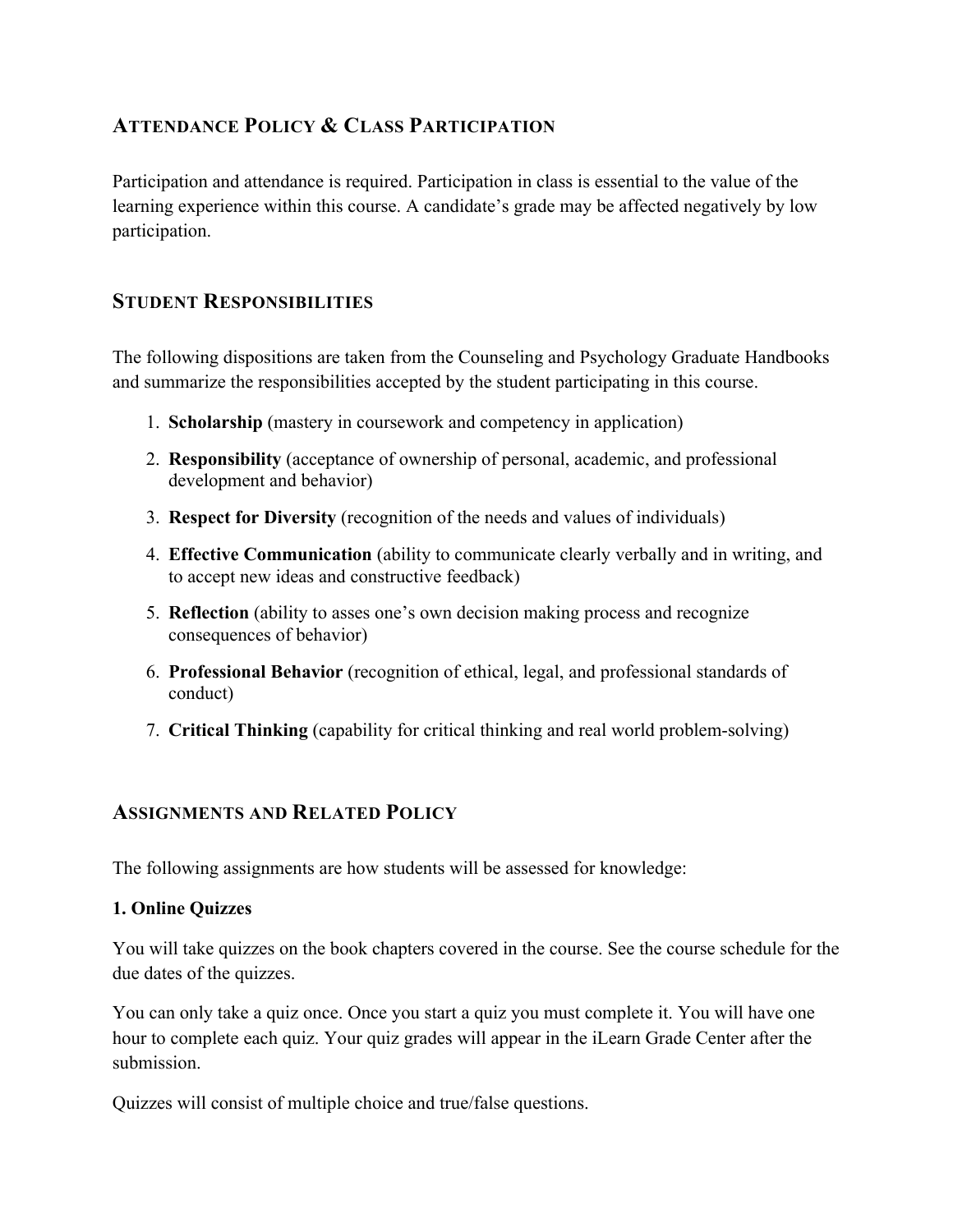Each quiz is worth 100 points and includes 25 questions. Therefore, each question is worth 4 points.

These online quizzes must be taken alone without the help or assistance of another individual.

#### **2. Journal Article Critique**

Read one empirical article (attach article to paper when you turn in assignment) in your area of interest and write a 3-5 page paper evaluating the article.

Include the following:

1. Evaluation of the Introduction: definition of the problem, literature review, rationale for conducting the study, the hypothesis, and how well hypothesis generation follows logically from the description of the problem.

2. Evaluation of Methods: adequate sample size, adequate information on procedure (could you replicate?), adequate measures (reliable and valid?)

3. Evaluation of Research Design used: is the design appropriate to research question? if variables were manipulated what were they? What is the Independent Variable? The Dependent Variable?

4. Evaluation of Statistics/Results: are the statistics appropriate to the data and research question?

5. Evaluation of the Discussion: are the results reviewed and incorporated into the current body of literature? discussion of limitations, directions for future research, clinical/practical implications of research.

6. Are there any ethical issues present in this article? If so, were they addressed?

Please see rubric attached on ilearn.

*PLEASE NOTE: This paper must be submitted individually onto both iLearn and the Tk20 assessment program.*

#### **3. Program Evaluation Paper**

Design a program evaluation for a mental health or school program. This should include a description of the steps of evaluation, a review of literature relevant to your program, methodology, including a description of intervention/treatment components and a logic model with measurable outcomes for the program. This is a group paper and is to be completed in groups of 3- 4 students. It should be 8-10 double-spaced pages (not including references) and should be prepared using APA style. Please see the rubric attached on ilearn. *PLEASE NOTE:*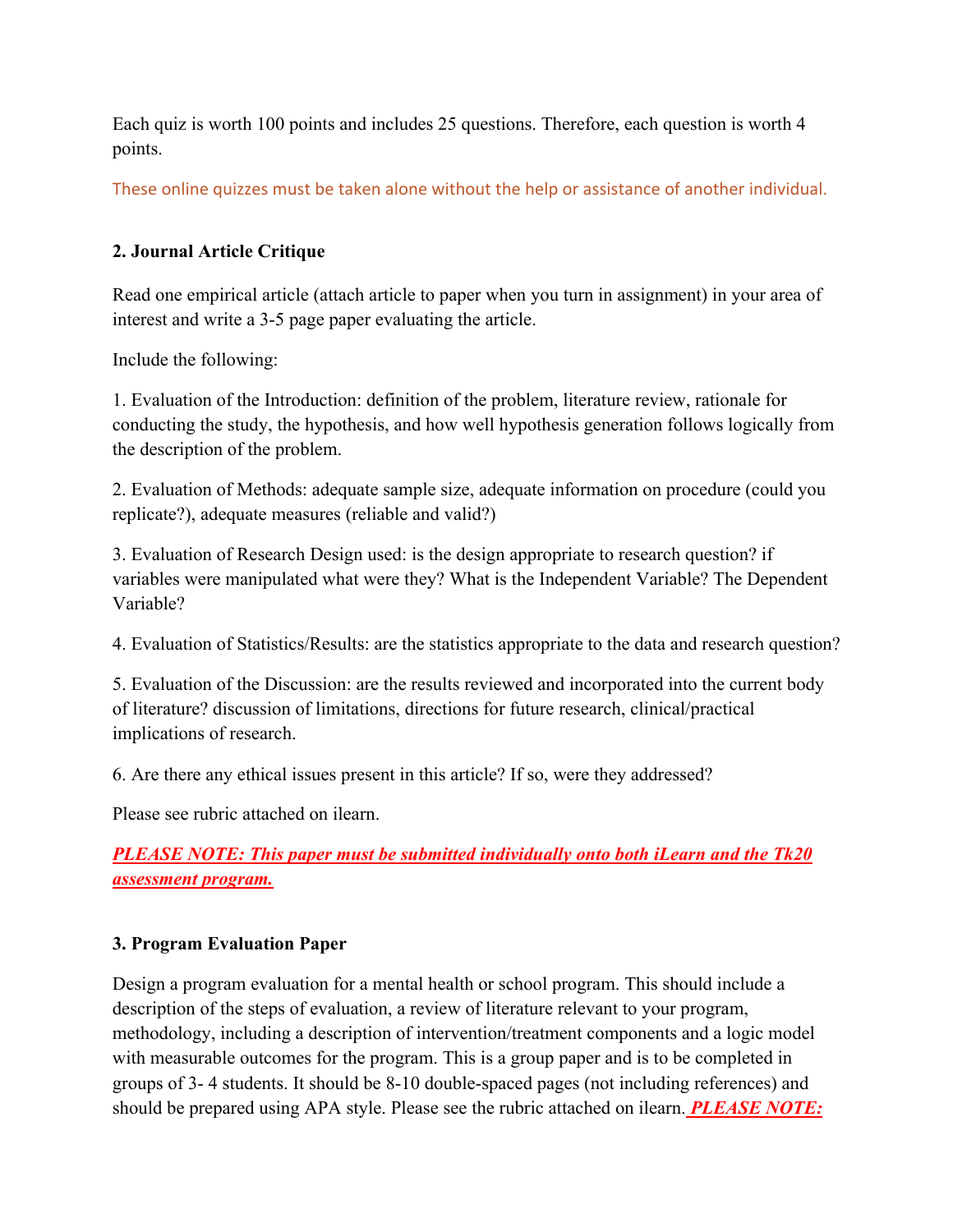### *This paper must be submitted individually onto both iLearn and the Tk20 assessment program.*

#### **4. Program Evaluation Presentation**

Your program evaluation proposal is to be presented with your group as a power-point presentation following the paper format (20 minutes). Please note that your team contract and peer review will help determine your final grade for this assignment.

#### **5. Research Reflection Paper**

You will write a reflection paper (2 to 3 pages) at the end of the semester in which you reflect on your learning over the course of PSY 6930. In the paper you should reflect on your most significant areas of learning over the course of the semester in regards to research and discuss the role(s) that you think research will play in your professional life moving forward. This assignment will be graded with a provided rubric.

#### **6. Final Grade Calculations**

These assignments will be used to determine candidate achievement of the course objectives. All required assignments will be given a specific grade. Grades will be computed using the following scale:

**QUIZZES 35% ARTICLE CRITIQUE 30% PROGRAM EVALUATION PAPER 25% PROGRAM EVALUATION PRESENTATION 5% RESEARCH REFLECTION PAPER 5%**

#### **LATE ASSIGNMENTS**

**All assignments should be completed on or before the announced due date.** Ten percent will be deducted from an assignment when it is late. After one week, assignments will be accepted by the discretion of the professor. It is the student's responsibility to ensure assignments are submitted on time. All submitted work is final. Your submissions should reflect your best professional effort.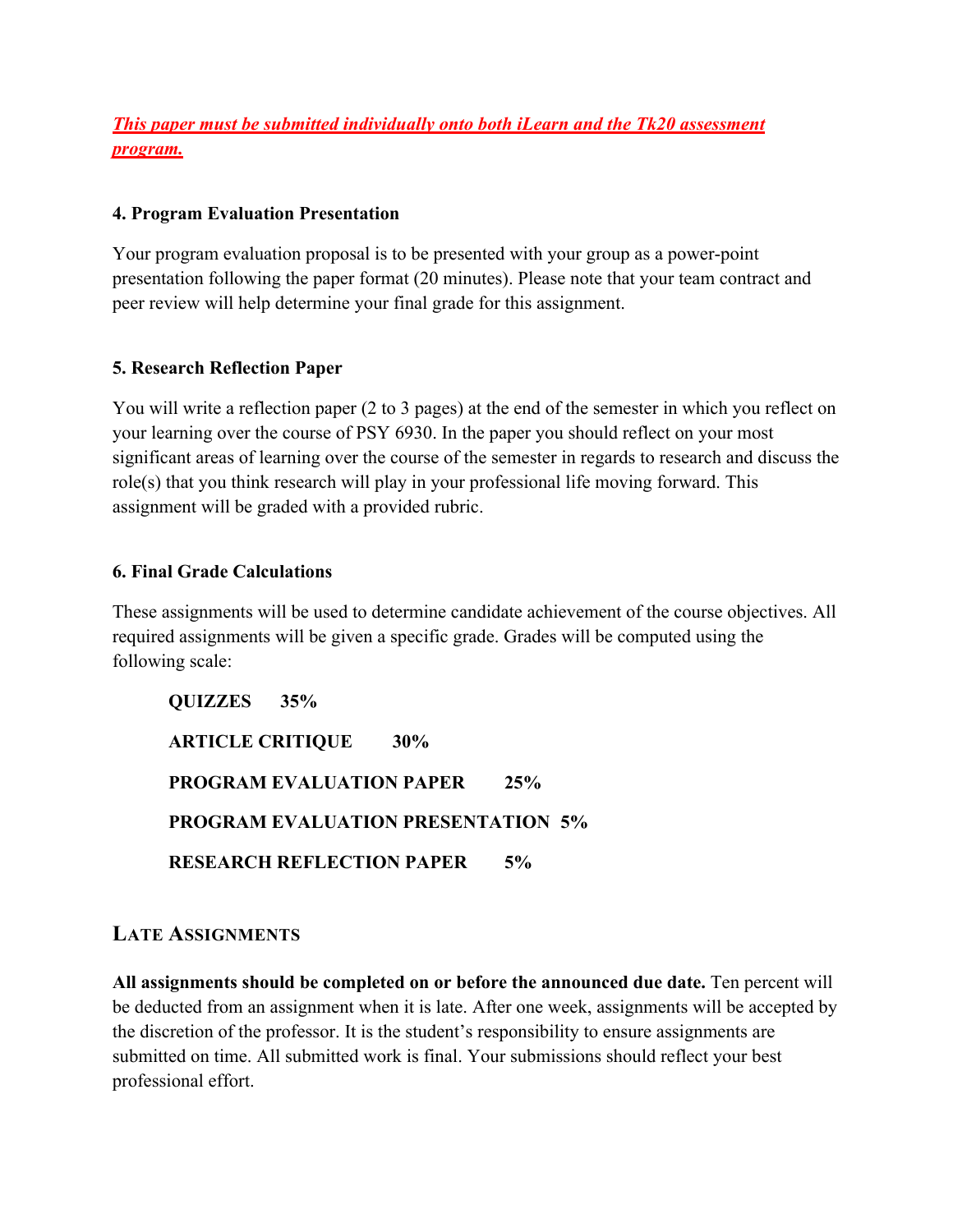#### **CLASS PLAN BY WEEKS OR DAYS**

Please see Course Schedule for the class plan.

# **UNIVERSITY PLAGIARISM POLICY**

When you use (for example, quote or even summarize or paraphrase) someone else's media, words, data, ideas, or other works, you must cite your source. You should be especially careful to avoid plagiarizing Internet sources (for example, e-mail, chat rooms, Web sites, or discussion groups). It does not matter whether you borrow material from print sources, from the Internet, from on-line databases, or from interviews. Failure to cite your source is plagiarism. Students who plagiarize may receive an "F" or a "0" for the assignment, or an "F" for the course.

https://www.tntech.edu/handbooks/student/academicpolicies.php

# **DISABILITY ACCOMMODATION**

Students with a disability requiring accommodations should contact the Accessible Education Center (AEC). An Accommodation Request (AR) should be completed as soon as possible, preferably by the end of the first week of the course. The AEC is located in the Roaden University Center, Room 112; phone 931-372-6119. For details, view the Tennessee Tech's Policy 340 – Services for Students with Disabilities at Policy Central.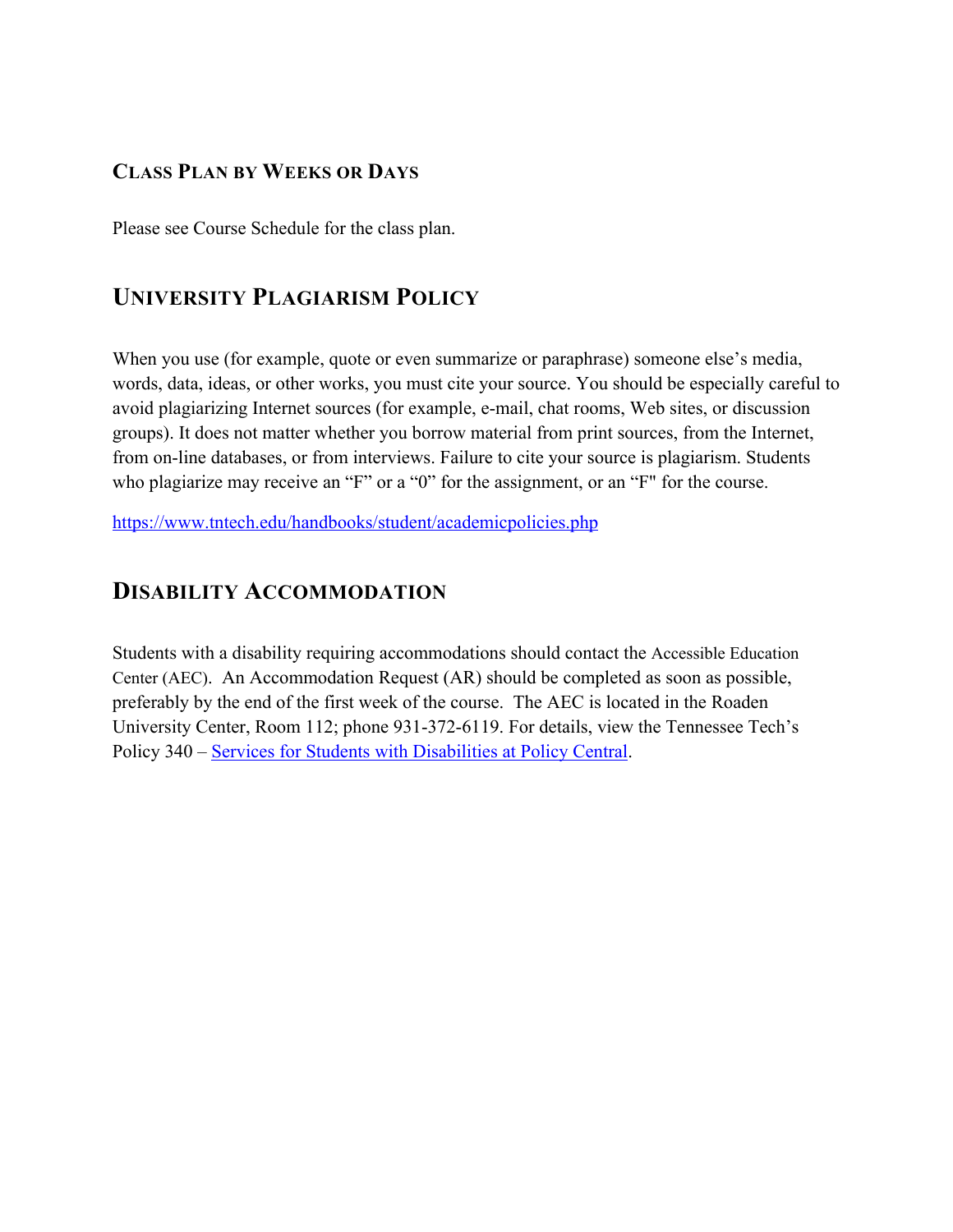### **PSY 6930-041 COURSE SCHEDULE**

# **SUMMER 2021 (SUMMER 2)**

| <b>Class</b>                                          | <b>Date</b>                                                                                                                                                                          | Content                                                                                                                                         | <b>Readings &amp; Assignments</b>                                                                                                                           |
|-------------------------------------------------------|--------------------------------------------------------------------------------------------------------------------------------------------------------------------------------------|-------------------------------------------------------------------------------------------------------------------------------------------------|-------------------------------------------------------------------------------------------------------------------------------------------------------------|
| $\mathbf{1}$                                          | 6/28                                                                                                                                                                                 | Introductions & Syllabus<br>Selecting an Article                                                                                                | Discuss Syllabus & Course<br>Requirements<br><b>Class Introductions</b>                                                                                     |
| $\overline{2}$                                        | 6/30                                                                                                                                                                                 | <b>Selection of Groups</b><br>Science and the Research<br>Process<br><b>Ethics and Research</b><br>Quantitative Research<br>Designs             | Read Chapters $1 - 3$ by $6/30$ at 1 PM<br><b>QUIZ 1 (COVERING CHAPTERS 1-</b><br>3) DUE 7/4 BY 11:59 PM (due date<br>revised in class on 6/28)             |
| 3<br>N <sub>O</sub><br><b>CLASS</b><br><b>MEETING</b> | 7/5<br><b>NO CLASS</b><br><b>MEETING;</b><br><b>VIEW THE</b><br><b>RECORDED</b><br><b>LECTURE</b><br><b>COVERING</b><br><b>CHAPTERS</b><br>$4 - 6 BY$<br><b>NEXT</b><br><b>CLASS</b> | <b>RECORDED LECTURE:</b><br>Qualitative Research<br>Methods<br>Mixed Methods Research<br>Single-Case or Single-<br><b>Subject Research</b>      | Read Chapters $4 - 6$ by $7/7$ at 1 PM<br>Watch Recorded Lecture by 7/7 at 1<br><b>PM</b><br><b>QUIZ 2 (COVERING CHAPTERS 4 -</b><br>6) DUE 7/7 BY 11:59 PM |
| $\overline{4}$                                        | 7/7                                                                                                                                                                                  | <b>Basics of Statistical</b><br>Methods<br><b>Basics of Qualitative</b><br>Research Data Analysis<br><b>Evaluating the Literature</b><br>Review | Read Chapters 7 - 9 by 1 PM 7/7<br><b>QUIZ 3 (COVERING CHAPTERS 7 -</b><br>9) DUE 7/8 BY 11:59 PM                                                           |
| 5                                                     | 7/12                                                                                                                                                                                 | <b>Evaluating the Purpose</b><br>Statement and<br>Hypotheses                                                                                    | Read Chapters 10 - 12 by 1 PM 7/12<br>QUIZ 4 (COVERING CHAPTERS 10 -<br>12) DUE 7/13 BY 11:59 PM                                                            |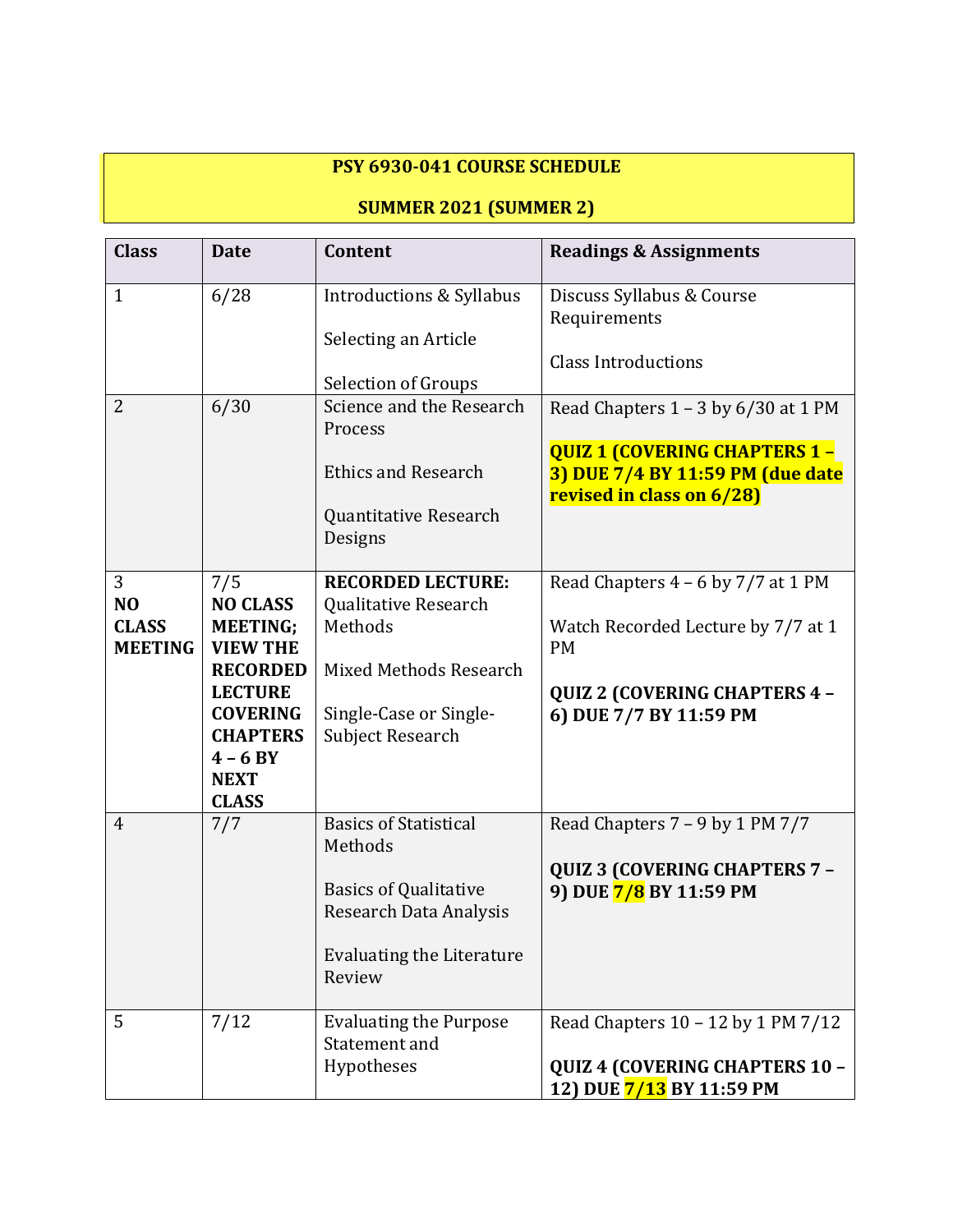|                                                   |      | <b>Evaluating the Methods</b><br>Section-Sampling<br>Methods<br><b>Evaluating the Methods</b><br>Section-Instruments                                                                                                    |                                                                                                                                                            |  |  |
|---------------------------------------------------|------|-------------------------------------------------------------------------------------------------------------------------------------------------------------------------------------------------------------------------|------------------------------------------------------------------------------------------------------------------------------------------------------------|--|--|
| 6                                                 | 7/14 | <b>Evaluating the Methods</b><br>Section-Procedures<br><b>Evaluating the Results</b><br>Section<br><b>Evaluating the Discussion</b><br>Section                                                                          | Read Chapters 13 - 15 by 1 PM 7/14<br><b>QUIZ 5 (COVERING CHAPTERS 13 -</b><br>15) DUE 7/15 BY 11:59 PM<br><b>ARTICLE CRITIQUE DUE BY 11:59</b><br>PM 7/15 |  |  |
| 7                                                 | 7/19 | Evidence-Based Research<br>and Application<br><b>Conducting Research:</b><br><b>Cultural Issues</b><br>Developing a Research<br><b>Proposal and Conducting</b><br>Research in Practice                                  | Read Chapters 16 - 18 by 1 PM 7/19<br>QUIZ 6 (COVERING CHAPTERS 16 -<br>18) DUE 7/20 BY 11:59 PM                                                           |  |  |
| 8                                                 | 7/21 | Development and<br><b>Application of Program</b><br><b>Evaluation Research</b><br><b>Advances in Technology</b><br>and Research<br><b>Current and Future Issues</b><br>in Counseling and<br><b>Educational Research</b> | Read Chapters 19 - 21 by 1 PM 7/21<br><b>QUIZ 7 (COVERING CHAPTERS 19 -</b><br>21) DUE 7/22 BY 11:59 PM                                                    |  |  |
| 9                                                 | 7/26 | <b>Program Evaluation</b><br><b>Group Presentations</b>                                                                                                                                                                 | <b>PROGRAM EVALUATION PAPER</b><br><b>DUE 7/26 BY 1 PM</b><br><b>Program Evaluation Group</b><br><b>Presentations In-Class</b>                             |  |  |
| <b>RESEARCH REFLECTION PAPER DUE 7/29 BY 5 PM</b> |      |                                                                                                                                                                                                                         |                                                                                                                                                            |  |  |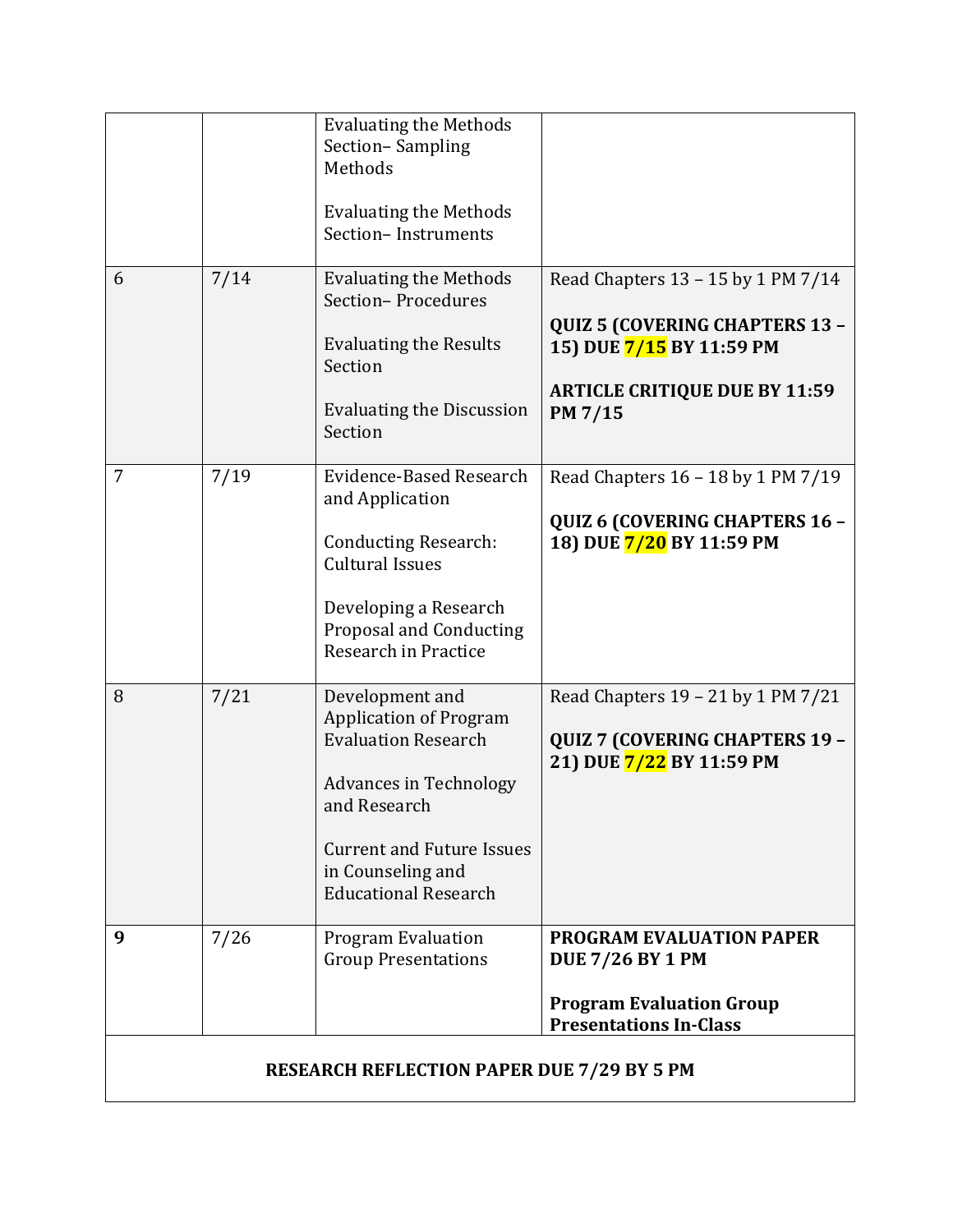*\*This schedule is tentative and subject to change during the course.* 

*\*Highlighted due dates beginning with Quiz 3 reflect a decision made on 7/6 to extend Quiz due dates by 24 hours for the remainder of the semester*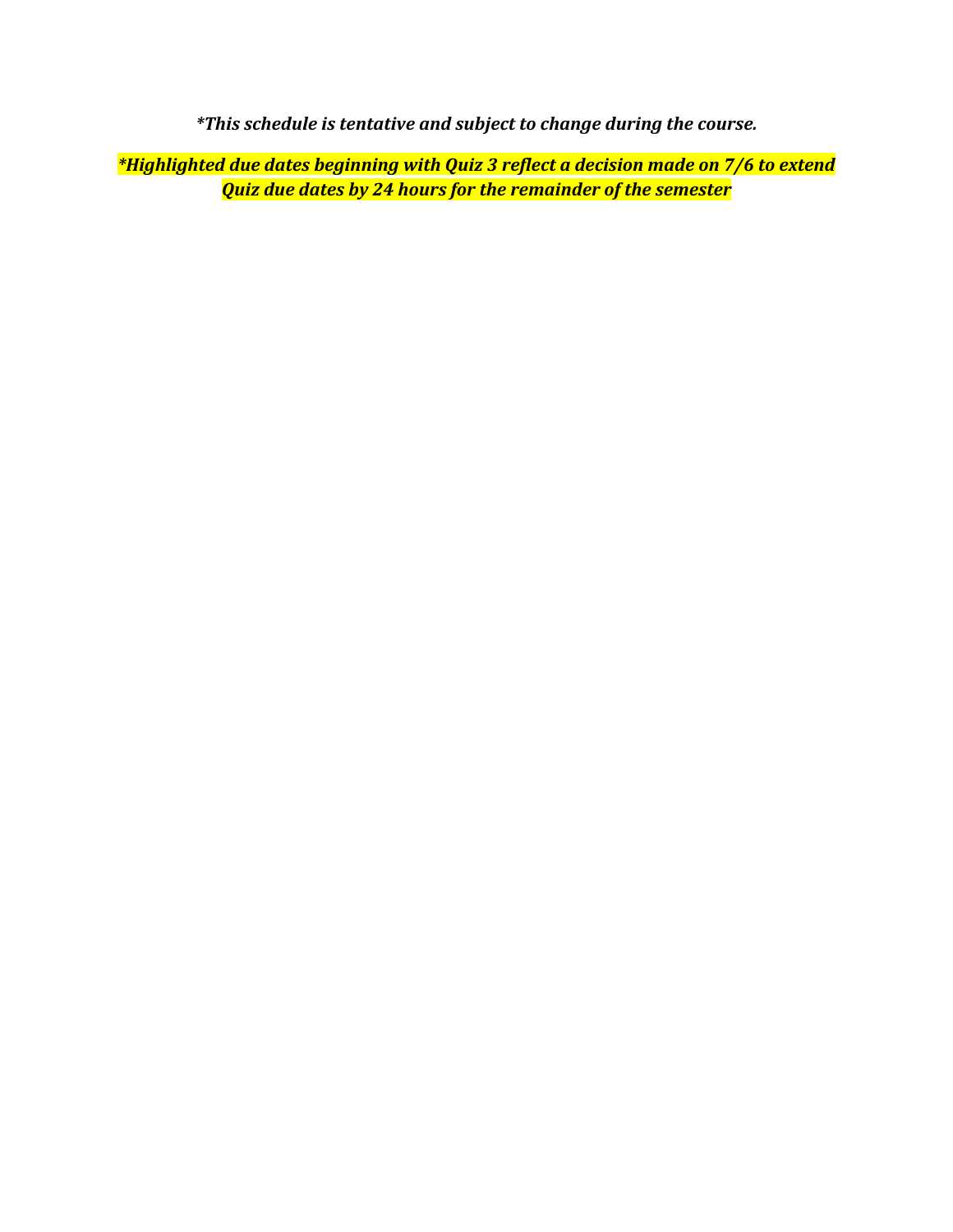| <b>Evaluation of</b><br><b>Introduction</b>                                                                                                                                                                                                                                                               | <b>Exceeds</b><br><b>Expectations/</b><br><b>Demonstrates</b><br><b>Competencies</b><br>$20-19$<br>Student provides an<br>evaluation of the<br>following:<br>definition of the<br>problem, literature<br>review, rationale for<br>conducting the study,<br>the hypothesis, and<br>how well hypothesis<br>generation follows<br>logically from the<br>description of the<br>problem. | <b>Meets Expectations/</b><br><b>Demonstrates</b><br><b>Competencies</b><br>18-17<br>One of the following is<br>missing from the<br>evaluation:<br>definition of the<br>problem, literature<br>review, rationale for<br>conducting the study,<br>the hypothesis, and<br>how well hypothesis<br>generation follows<br>logically from the<br>description of the<br>problem. | <b>Nears Expectations/</b><br><b>Developing</b><br><b>Competencies</b><br>$16-15$<br>Two of the following<br>is missing from the<br>evaluation:<br>definition of the<br>problem, literature<br>review, rationale for<br>conducting the study,<br>the hypothesis, and<br>how well hypothesis<br>generation follows<br>logically from the<br>description of the<br>problem. | <b>Below Expectations/</b><br>Insufficient/<br>Unacceptable<br>$14 -$ below<br>Three or more of the<br>following is missing<br>from the evaluation:<br>definition of the<br>problem, literature<br>review, rationale for<br>conducting the study,<br>the hypothesis, and<br>how well hypothesis<br>generation follows<br>logically from the<br>description of the<br>problem. | <b>TOTAL</b><br><b>SCORE</b> |
|-----------------------------------------------------------------------------------------------------------------------------------------------------------------------------------------------------------------------------------------------------------------------------------------------------------|-------------------------------------------------------------------------------------------------------------------------------------------------------------------------------------------------------------------------------------------------------------------------------------------------------------------------------------------------------------------------------------|---------------------------------------------------------------------------------------------------------------------------------------------------------------------------------------------------------------------------------------------------------------------------------------------------------------------------------------------------------------------------|---------------------------------------------------------------------------------------------------------------------------------------------------------------------------------------------------------------------------------------------------------------------------------------------------------------------------------------------------------------------------|-------------------------------------------------------------------------------------------------------------------------------------------------------------------------------------------------------------------------------------------------------------------------------------------------------------------------------------------------------------------------------|------------------------------|
| <b>Evaluation of</b><br>Methodology &<br><b>Research Design</b><br>Student understands<br>research methods<br>such as qualitative,<br>quantitative, single-<br>case designs, action<br>research, and<br>outcome-based<br>research. (CACREP<br>Professional Identity<br>standard section II<br>$G.8.b.$ ). | Student has provided<br>an evaluation of the<br>following: adequate<br>sample size, adequate<br>information on<br>procedure (could you<br>replicate?), adequate<br>measures (reliable and<br>valid?), is the design<br>appropriate to research<br>question? if variables<br>were manipulated what<br>were they? What is the<br>IV? The DV?                                          | One of the following is<br>missing from the<br>evaluation: adequate<br>sample size, adequate<br>information on<br>procedure (could you<br>replicate?), adequate<br>measures (reliable and<br>valid?), is the design<br>appropriate to research<br>question? if variables<br>were manipulated what<br>were they? What is the<br>IV? The DV?                                | Two of the following<br>is missing from the<br>evaluation: adequate<br>sample size, adequate<br>information on<br>procedure (could you<br>replicate?), adequate<br>measures (reliable and<br>valid?), is the design<br>appropriate to research<br>question? if variables<br>were manipulated what<br>were they? What is the<br>IV? The DV?                                | Three or more of the<br>following is missing<br>from the evaluation:<br>adequate sample size,<br>adequate information<br>on procedure (could<br>you replicate?),<br>adequate measures<br>(reliable and valid?), is<br>the design appropriate<br>to research question? if<br>variables were<br>manipulated what were<br>they? What is the IV?<br>The DV?                       |                              |
| <b>Evaluation of</b><br><b>Statistics/Results</b><br>Student<br>communicates<br>understanding of<br>statistical methods<br>used in conducting<br>research and program<br>evaluation. (CACREP<br>Professional Identity<br>standard section II<br>$G.8.c.$ ).                                               | Student provides<br>thorough rationale for<br>why the statistics are<br>appropriate to the data<br>and research question.                                                                                                                                                                                                                                                           | Student provides<br>rationale for why the<br>statistics are<br>appropriate to the data<br>and research question<br>but lacks clarity.                                                                                                                                                                                                                                     | Student has met<br>minimal requirements<br>as described with<br>minimal progress in<br>providing rationale for<br>why the statistics are<br>appropriate to the data<br>and research question.                                                                                                                                                                             | Student has not met the<br>requirements for this<br>assignment as<br>described and that<br>reflects little, if any<br>progress in providing<br>rationale for why the<br>statistics are<br>appropriate to the data<br>and research question.                                                                                                                                   |                              |

# **Grading Rubric for Article Critique Paper**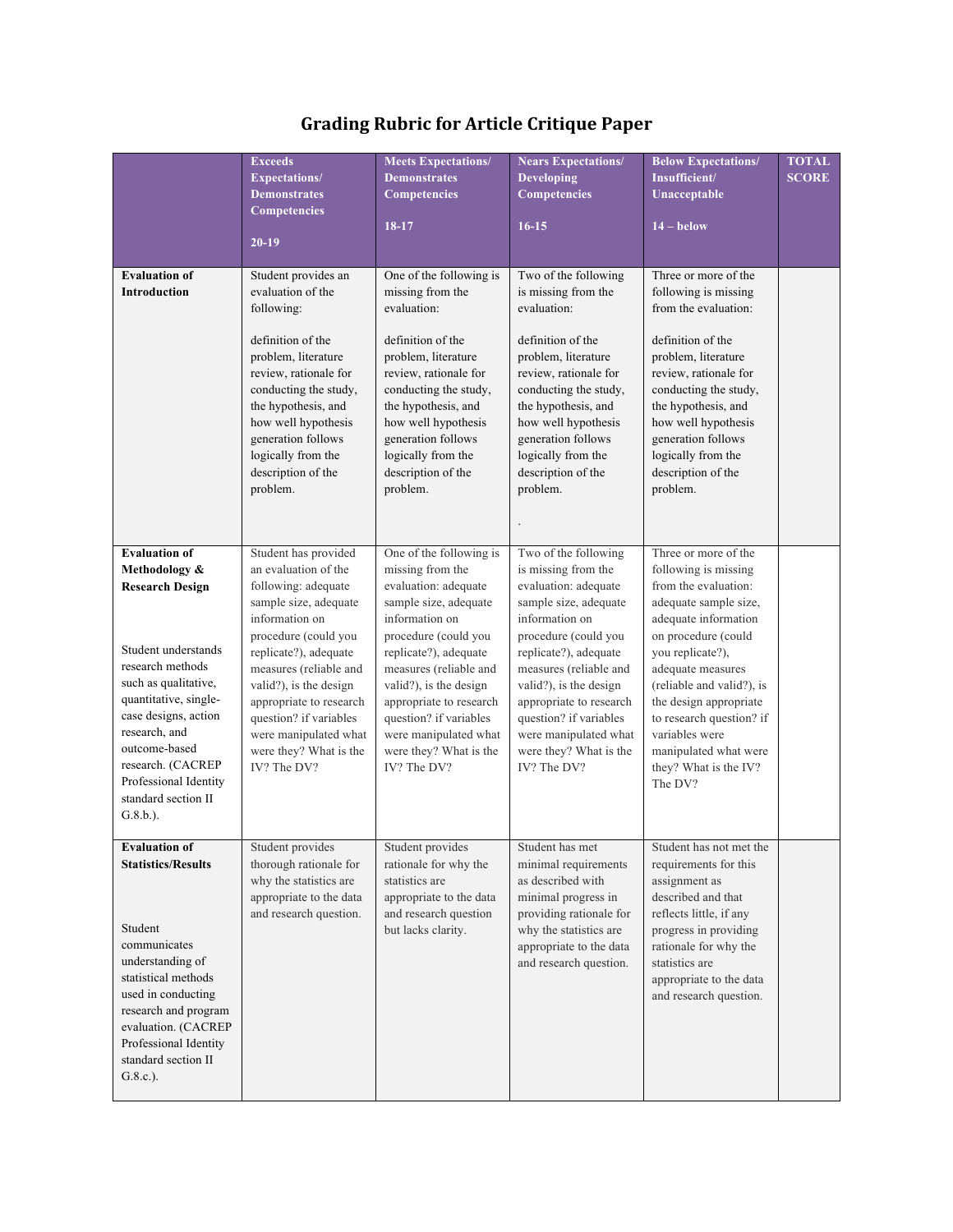| <b>Evaluation of the</b><br><b>Discussion</b><br>Understands how to<br>critically evaluate<br>research relevant to<br>the practice of clinical<br>mental health<br>counseling (CACREP<br>Clinical Mental<br>Health Counseling<br>Standard I.1).                                       | Student provides all<br>the following: are the<br>results reviewed and<br>incorporated into the<br>current body of<br>literature? discussion<br>of limitations.<br>directions for future<br>research.<br>clinical/practical<br>implications of<br>research. | One of the following is<br>not evaluated: are the<br>results reviewed and<br>incorporated into the<br>current body of<br>literature? discussion<br>of limitations,<br>directions for future<br>research.<br>clinical/practical<br>implications of<br>research. | Two of the following<br>are not evaluated: are<br>the results reviewed<br>and incorporated into<br>the current body of<br>literature? discussion<br>of limitations,<br>directions for future<br>research.<br>clinical/practical<br>implications of<br>research. | Three or more of the<br>following are not<br>evaluated: are the<br>results reviewed and<br>incorporated into the<br>current body of<br>literature? discussion<br>of limitations.<br>directions for future<br>research.<br>clinical/practical<br>implications of<br>research. |  |
|---------------------------------------------------------------------------------------------------------------------------------------------------------------------------------------------------------------------------------------------------------------------------------------|-------------------------------------------------------------------------------------------------------------------------------------------------------------------------------------------------------------------------------------------------------------|----------------------------------------------------------------------------------------------------------------------------------------------------------------------------------------------------------------------------------------------------------------|-----------------------------------------------------------------------------------------------------------------------------------------------------------------------------------------------------------------------------------------------------------------|------------------------------------------------------------------------------------------------------------------------------------------------------------------------------------------------------------------------------------------------------------------------------|--|
| Ethical<br>Considerations &<br>Abstract<br>Understands the<br>ethical and culturally<br>relevant strategies for<br>interpreting and<br>reporting the results<br>of research and/or<br>program evaluation<br>studies (CACREP<br>Professional Identity<br>standard section II<br>G.8.f. | Student discusses the<br>ethical issues presented<br>in this article? Student<br>provides rationale for<br>the ethical and<br>culturally relevant<br>strategies for<br>interpreting and<br>reporting the results in<br>this research.                       | Student discusses the<br>ethical issues presented<br>in this article? Student<br>provides rationale for<br>the ethical and<br>culturally relevant<br>strategies for<br>interpreting and<br>reporting the results in<br>this research but lacks<br>clarity.     | Student has met<br>minimal requirements<br>as described with<br>minimal progress in<br>providing rationale for<br>the ethical and<br>culturally relevant<br>strategies for<br>interpreting and<br>reporting the results in<br>this research.                    | Student has not met the<br>requirements for this<br>assignment as<br>described and that<br>reflects little, if any<br>progress in providing<br>the ethical and<br>culturally relevant<br>strategies for<br>interpreting and<br>reporting the results in<br>this research.    |  |
|                                                                                                                                                                                                                                                                                       |                                                                                                                                                                                                                                                             |                                                                                                                                                                                                                                                                |                                                                                                                                                                                                                                                                 | <b>TOTAL SCORE</b>                                                                                                                                                                                                                                                           |  |

#### **ADDITIONAL HELPFUL INFORMATION:**

#### Critique Of Quantitative Research Article

1. What are the underlying assumptions concerning this research concerning the nature of science and how we know what we know?

- 2. What are the research questions?
- 3. What is the research design?
- 4. If the study is experimental, it is making a causal rather than relational claim. Have the authors shown:
	- A. That the iv and dv co occur,
	- B. That the iv came first,
	- C. That alternative explanations for iv causing dv have been ruled out?
- 5. How are the variables operationalized or measured?
- 6. Are the responses to the measures reliable and valid? (construct validity)
- 7. Is the sample representative of the population of interest? (external validity)
- 8. Is there sufficient power to obtain significant results? (statistical conclusion validity)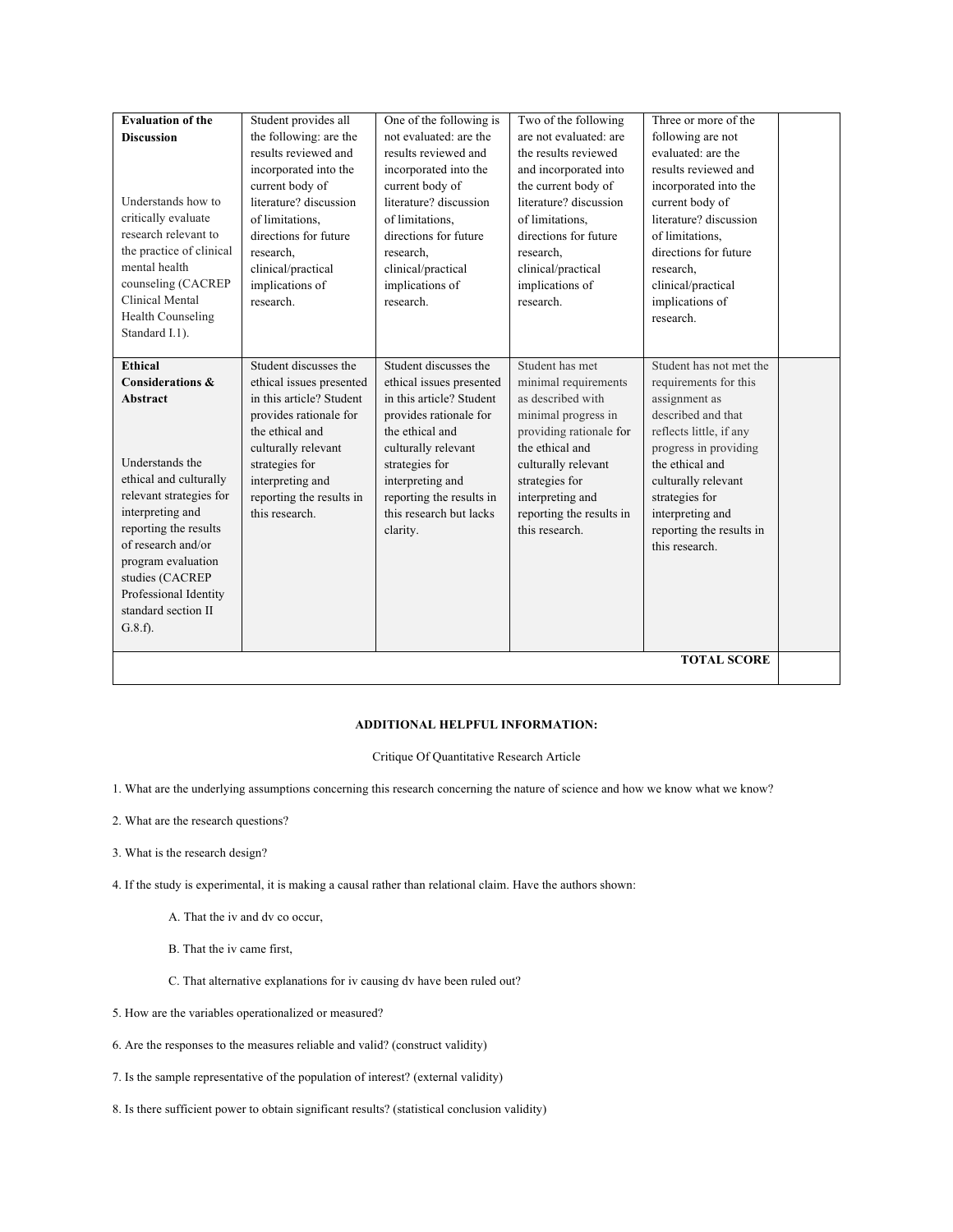9. What are the statistical analyses? Does it match the research question?

10. What are the results? Match the results with your hypotheses that you identified above. Don't

Worry about additional results for now. If the results are significant, can you determine the effect size? Did the authors have sufficient power to find a significant difference if it was there?

11. Is the discussion of the results in line with the results?

#### Critique Of Qualitative Research Article

1. What type of qualitative study is it? Is it an ethnography, case study, biography, portrait, phenomenology, or grounded theory?

2. What are the underlying assumptions concerning this research concerning the nature of science and how we know what we know?

3. Is the purpose of the study to explore the unique or the particular in depth?

4. To what extent did the findings match reality or are they credible or adequate. That is, did they use triangulation, member checks, peer examination, involving participants in all phases of the research process, clarifying researcher bias at outset, prolonged engagement in the field)? (translation of internal validity)

5. How transferable or applicable or comparable is the information as judged by use of thick, rich description, examination of the typical or modal category, or use of cross-site analysis? (translation of external validity)

6. How dependable or consistent are the results as judged by the extent to which the authors used purposive sampling, triangulation, clear audit trail? (translation of reliability)

7. Is the discussion in line with the results?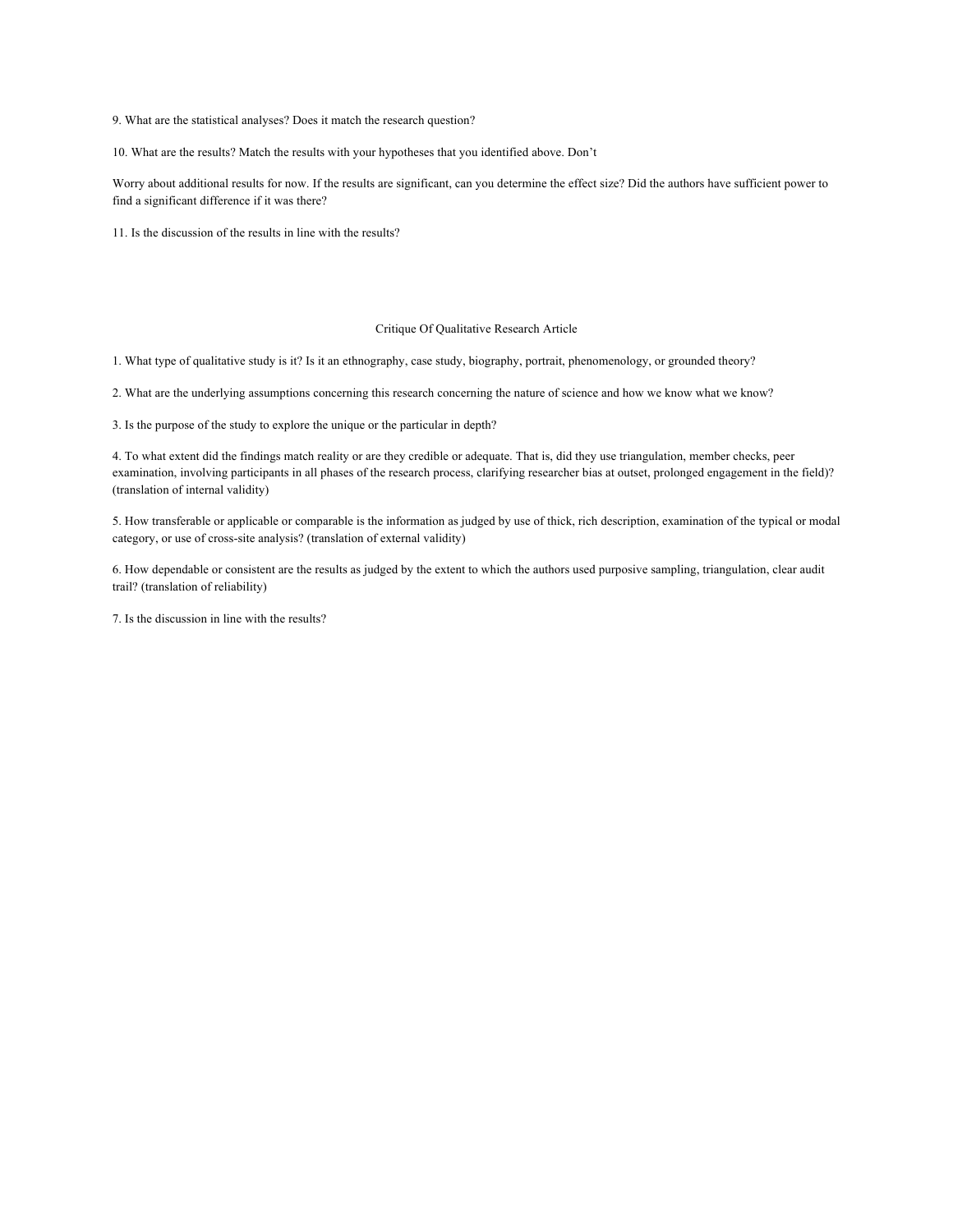### **PROGRAM EVALUATION PAPER RUBRIC**

| <b>CRITERIA</b>                                                                                                                                                                                                                                                                                                                                                                                                                                                                                                                                                                                                                                                                                            | <b>Exceeds</b><br><b>Expectations/</b><br><b>Demonstrates</b><br><b>Competencies</b><br>$(25-23)$                                                                                                                                                                                                                                                                                                                                                            | <b>Meets</b><br>Expectations/<br><b>Demonstrates</b><br><b>Competencies</b><br>$(22-20)$                                                                                                                                                                                                                                                                                                                                                                               | <b>Nears</b><br><b>Expectations/</b><br><b>Developing</b><br><b>Competencies</b><br>$(19-18)$                                                                                                                                                                                                                                                                                                                                                                                                                            | <b>Below</b><br>Expectations/<br>Insufficient/<br>Unacceptable<br>$(17 - below)$                                                                                                                                                                                                                                                                                                                                                                                                                               | <b>TOTAL</b> |
|------------------------------------------------------------------------------------------------------------------------------------------------------------------------------------------------------------------------------------------------------------------------------------------------------------------------------------------------------------------------------------------------------------------------------------------------------------------------------------------------------------------------------------------------------------------------------------------------------------------------------------------------------------------------------------------------------------|--------------------------------------------------------------------------------------------------------------------------------------------------------------------------------------------------------------------------------------------------------------------------------------------------------------------------------------------------------------------------------------------------------------------------------------------------------------|------------------------------------------------------------------------------------------------------------------------------------------------------------------------------------------------------------------------------------------------------------------------------------------------------------------------------------------------------------------------------------------------------------------------------------------------------------------------|--------------------------------------------------------------------------------------------------------------------------------------------------------------------------------------------------------------------------------------------------------------------------------------------------------------------------------------------------------------------------------------------------------------------------------------------------------------------------------------------------------------------------|----------------------------------------------------------------------------------------------------------------------------------------------------------------------------------------------------------------------------------------------------------------------------------------------------------------------------------------------------------------------------------------------------------------------------------------------------------------------------------------------------------------|--------------|
| <b>ABSTRACT &amp;</b><br><b>INTRODUCTION</b><br>DESCRIPTION OF CHOSEN<br>$\bullet$<br>TOPIC/PROBLEM<br>LITERATURE REVIEW (USING<br>$\bullet$<br>PSYCH INFO OR OTHER DATA<br><b>BASES) INCLUDING CRITIQUE OF</b><br>THE LITERATURE<br>RATIONAL FOR CONDUCTING<br>$\bullet$<br>THE EVALUATION (INCLUDING<br>HOW YOU ARE EXPANDING<br><b>CURRENT KNOWLEDGE)</b><br>SPECIFIC, DETAILED RESEARCH<br>$\bullet$<br><b>EVALUATION QUESTION(S)</b><br>(CACREP Professional Identity standards<br>section II G.8.a. d, e).                                                                                                                                                                                           | <b>STUDENT</b><br>PROVIDES AN<br><b>EVALUATION OF</b><br><b>THE</b><br>FOLLOWING:<br><b>DEFINITION OF</b><br>THE PROBLEM,<br><b>LITERATURE</b><br>REVIEW,<br><b>RATIONALE FOR</b><br>CONDUCTING<br>THE STUDY, THE<br>HYPOTHESIS,<br>AND HOW WELL<br><b>HYPOTHESIS</b><br><b>GENERATION</b><br><b>FOLLOWS</b><br>LOGICALLY<br><b>FROM THE</b><br><b>DESCRIPTION OF</b><br>THE PROBLEM,<br>AND SPECIFIC,<br><b>DETAILED</b><br><b>RESEARCH</b><br>QUESTION(S). | ONE OF THE<br><b>FOLLOWING IS</b><br><b>MISSING FROM</b><br><b>THE</b><br>EVALUATION:<br><b>DEFINITION OF</b><br>THE PROBLEM,<br><b>LITERATURE</b><br>REVIEW,<br><b>RATIONALE FOR</b><br>CONDUCTING<br>THE STUDY, THE<br>HYPOTHESIS,<br>AND HOW WELL<br><b>HYPOTHESIS</b><br><b>GENERATION</b><br><b>FOLLOWS</b><br><b>LOGICALLY</b><br><b>FROM THE</b><br><b>DESCRIPTION OF</b><br>THE PROBLEM<br>AND SPECIFIC,<br><b>DETAILED</b><br><b>RESEARCH</b><br>QUESTION(S). | TWO OF THE<br><b>FOLLOWING IS</b><br><b>MISSING FROM</b><br><b>THE</b><br><b>EVALUATION:</b><br><b>DEFINITION OF</b><br>THE PROBLEM,<br>LITERATURE<br>REVIEW,<br><b>RATIONALE</b><br><b>FOR</b><br>CONDUCTING<br>THE STUDY,<br>THE<br>HYPOTHESIS,<br><b>AND HOW</b><br><b>WELL</b><br><b>HYPOTHESIS</b><br><b>GENERATION</b><br><b>FOLLOWS</b><br>LOGICALLY<br><b>FROM THE</b><br><b>DESCRIPTION</b><br>OF THE<br>PROBLEM AND<br>SPECIFIC,<br><b>DETAILED</b><br><b>RESEARCH</b><br>QUESTION(S).<br>$\ddot{\phantom{0}}$ | THREE OR<br>MORE OF THE<br><b>FOLLOWING IS</b><br><b>MISSING FROM</b><br>THE<br><b>EVALUATION:</b><br><b>DEFINITION OF</b><br>THE PROBLEM.<br>LITERATURE<br>REVIEW,<br><b>RATIONALE</b><br><b>FOR</b><br>CONDUCTING<br>THE STUDY,<br>THE<br>HYPOTHESIS,<br><b>AND HOW</b><br>WELL<br><b>HYPOTHESIS</b><br><b>GENERATION</b><br><b>FOLLOWS</b><br><b>LOGICALLY</b><br><b>FROM THE</b><br><b>DESCRIPTION</b><br><b>OF THE</b><br>PROBLEM, AND<br>SPECIFIC,<br><b>DETAILED</b><br><b>RESEARCH</b><br>QUESTION(S). |              |
| <b>METHODS</b><br><b>EVALUATION DESIGN (PRE-</b><br>$\bullet$<br>TEST/POST-TEST; POST-TEST<br>ONLY)<br>LOGIC MODEL (APPENDIX)<br>$\bullet$<br>DATA COLLECTION PLAN<br>$\bullet$<br>PARTICIPANTS (AGE,<br>$\circ$<br>GENDER, ETC)<br><b>PROCEDURE</b><br>$\circ$<br>(INFORMED CONSENT,<br>SAMPLING, DATA<br><b>COLLECTION</b><br>METHODS)<br><b>MEASURES/</b><br>$\circ$<br><b>INSTRUMENTATION</b><br>(DESCRIPTION OF ALL<br><b>VARIABLES RELEVANT</b><br>TO YOUR RESEARCH<br><b>OUESTION/</b><br>HYPOTHESIS(ES), THE<br><b>OPERATIONALIZATION</b><br>OF YOUR VARIABLE(S)<br><b>INCLUDING A</b><br><b>DESCRIPTION OF</b><br><b>MEASURES INCLUDING</b><br>RELIABILITY AND<br><b>VALIDITY</b><br>INFORMATION) | <b>STUDENT</b><br>PROVIDES A<br><b>DESCRIPTION OF</b><br><b>THE</b><br><b>EVALUATION</b><br>DESIGN, LOGIC<br>MODEL, AND<br>DATA<br><b>COLLECTION</b><br>PLAN.                                                                                                                                                                                                                                                                                                | ONE OF THE<br><b>FOLLOWING IS</b><br><b>MISSING FROM</b><br>THE SECTION:<br><b>THE</b><br><b>EVALUATION</b><br>DESIGN, LOGIC<br>MODEL, OR<br><b>DATA</b><br><b>COLLECTION</b><br>PLAN.                                                                                                                                                                                                                                                                                 | TWO OF THE<br><b>FOLLOWING</b><br><b>ARE MISSING</b><br><b>FROM THE</b><br><b>SECTION: THE</b><br><b>EVLUATION</b><br>DESIGN, LOGIC<br>MODEL, OR<br><b>DATA</b><br><b>COLLECTION</b><br>PLAN.                                                                                                                                                                                                                                                                                                                            | THREE OR<br>MORE OF THE<br><b>FOLLOWING</b><br><b>ARE MISSING:</b><br><b>THE</b><br><b>EVALUATION</b><br>DESIGN, LOGIC<br>MODEL, OR<br>DATA<br><b>COLLECTION</b><br>PLAN.                                                                                                                                                                                                                                                                                                                                      |              |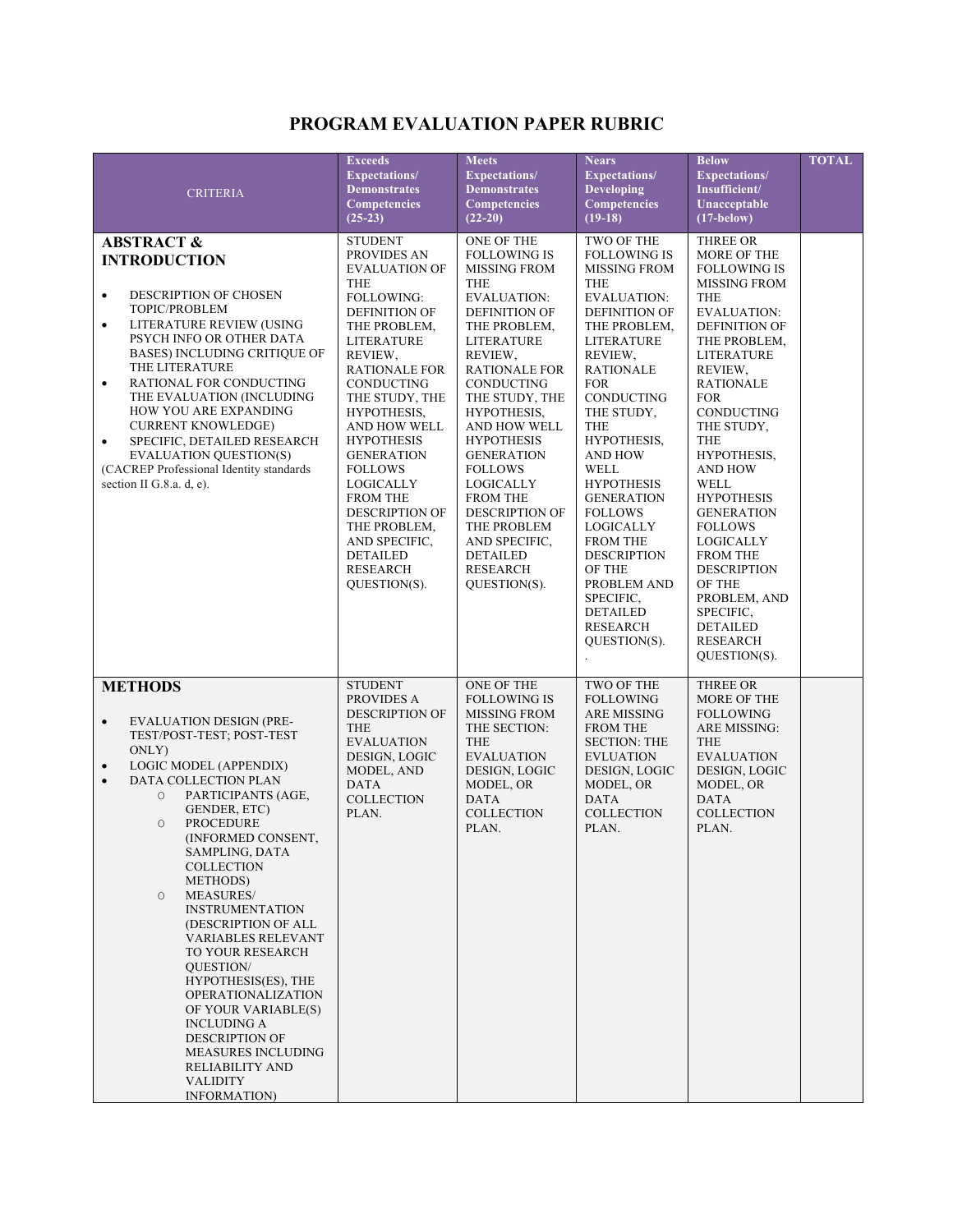| (CACREP Professional Identity standards<br>section II G.8.a. d, e).                                                                                                                                                                                                                                                                                                                                                                                                                                                                                           |                                                                                                                                                                                                                                                                                 |                                                                                                                                                                                                                                                      |                                                                                                                                                                                                                                                          |                                                                                                                                                                                                                                                                   |  |
|---------------------------------------------------------------------------------------------------------------------------------------------------------------------------------------------------------------------------------------------------------------------------------------------------------------------------------------------------------------------------------------------------------------------------------------------------------------------------------------------------------------------------------------------------------------|---------------------------------------------------------------------------------------------------------------------------------------------------------------------------------------------------------------------------------------------------------------------------------|------------------------------------------------------------------------------------------------------------------------------------------------------------------------------------------------------------------------------------------------------|----------------------------------------------------------------------------------------------------------------------------------------------------------------------------------------------------------------------------------------------------------|-------------------------------------------------------------------------------------------------------------------------------------------------------------------------------------------------------------------------------------------------------------------|--|
| <b>DATA ANALYSIS</b><br><b>STRATEGIES</b><br><b>DESCRIPTIVE</b><br>$\bullet$<br><b>INFERENTIAL</b><br>٠<br><b>EXPECTED RESULTS</b><br>$\bullet$<br>(CACREP Professional Identity standards<br>section II G.8.a. d, e).                                                                                                                                                                                                                                                                                                                                        | <b>STUDENT</b><br>PROVIDES A<br><b>THOROUGH</b><br><b>EVLAUATION OF</b><br>THE<br>DESCRIPTIVE,<br>INFERENTIAL,<br>AND EXPECTED<br><b>RESULTS IN THE</b><br>SECTION.                                                                                                             | ONE OF THE<br><b>FOLLOWING IS</b><br><b>MISSING FROM</b><br>THE SECTION:<br>DESCRIPTIVE,<br><b>INFERENTIAL.</b><br>OR EXPECTED<br>RESULTS.                                                                                                           | TWO OF THE<br><b>FOLLOWING</b><br>ARE MISSING<br><b>FROM THE</b><br><b>SECTION:</b><br>DESCRIPTIVE,<br>INFERENTIAL,<br>OR EXPECTED<br>RESULTS.                                                                                                           | THREE OF THE<br><b>FOLLOWING</b><br>ARE MISSING<br><b>FROM THE</b><br><b>SECTION:</b><br>DESCRIPTIVE,<br>INFERENTIAL,<br>OR EXPECTED<br>RESULTS.                                                                                                                  |  |
| <b>DISCUSSION</b><br>SUMMARY OF PURPOSE OF<br>$\bullet$<br>PROJECT AND EXPECTED<br><b>RESULTS</b><br><b>LIMITATIONS INCLUDING</b><br>$\bullet$<br>SAMPLING, INTERNAL AND<br>EXTERNAL VALIDITY PROBLEMS<br>ETC.,<br>POTENTIAL COUNSELING<br>$\bullet$<br><b>IMPLICATIONS - HOW THIS</b><br><b>RESEARCH MAY INFORM</b><br><b>COUNSELING PRACTICE</b><br><b>SCHOOL STUDENTS:</b><br>$\circ$<br>THIS INCLUDES<br><b>DISCUSSION OF</b><br><b>SCHOOL IMPROVEMENT</b><br>PLAN/REPORT CARD AS<br>PART OF INFORMING<br><b>DECISION MAKING AND</b><br><b>INCREASING</b> | <b>STUDENT</b><br>PROVIDES A<br><b>DETAIL</b><br><b>DESCRIPTION OF</b><br><b>THE</b><br>DISCUSSION:<br>SUMMARY,<br>LIMITATIONS,<br><b>POTENTIAL</b><br>IMPLICATIONS,<br><b>AND</b><br><b>DESCRIPTION OF</b><br><b>HOW THE</b><br><b>INFORMATION</b><br>WILL BE<br>DISSEMINATED. | ONE OF THE<br><b>FOLLOWING IS</b><br><b>MISSING FROM</b><br>THE SECTION:<br>SUMMARY,<br>LIMITATIONS,<br><b>POTENTIAL</b><br>IMPLICATIONS,<br><b>AND</b><br><b>DESCRIPTION OF</b><br><b>HOW THE</b><br><b>INFORMATION</b><br>WILL BE<br>DISSEMINATED. | TWO OF THE<br><b>FOLLOWING</b><br>ARE MISSING<br><b>FROM THE</b><br><b>SECTION:</b><br>SUMMARY,<br>LIMITATIONS,<br><b>POTENTIAL</b><br>IMPLICATIONS,<br><b>AND</b><br><b>DESCRIPTION</b><br>OF HOW THE<br><b>INFORMATION</b><br>WILL BE<br>DISSEMINATED. | THREE OF THE<br><b>FOLLOWING</b><br><b>ARE MISSING</b><br><b>FROM THE</b><br><b>SECTION:</b><br>SUMMARY,<br>LIMITATIONS,<br><b>POTENTIAL</b><br>IMPLICATIONS,<br><b>AND</b><br><b>DESCRIPTION</b><br>OF HOW THE<br><b>INFORMATION</b><br>WILL BE<br>DISSEMINATED. |  |
| <b>ACCOUNTABILITY</b><br>DESCRIPTION OF HOW THE<br>$\bullet$<br><b>INFORMATION WILL BE</b><br><b>DISSEMINATED</b><br>(CACREP Professional Identity standards<br>section II G.8.a. d, e).                                                                                                                                                                                                                                                                                                                                                                      |                                                                                                                                                                                                                                                                                 |                                                                                                                                                                                                                                                      |                                                                                                                                                                                                                                                          |                                                                                                                                                                                                                                                                   |  |
|                                                                                                                                                                                                                                                                                                                                                                                                                                                                                                                                                               |                                                                                                                                                                                                                                                                                 |                                                                                                                                                                                                                                                      |                                                                                                                                                                                                                                                          | <b>TOTAL SCORE</b>                                                                                                                                                                                                                                                |  |

#### **REFERENCES (MINIMUM OF 10 SOURCES IN LITERATURE REVIEW – PEER REVIEWED JOURNAL ARTICLES PREFERRED; DO NOT USE ONLINE SOURCES SUCH AS WIKIPEDIA)**

**ALTHOUGH THIS IS A GROUP PROJECT, EACH STUDENT NEEDS TO WORK ON ALL ASPECTS OF THE PAPER—E.G., THE ARTICLES IN THE LITERATURE REVIEW NEED TO BE READ BY ALL STUDENTS; THE RESEARCH DESIGN BY ALL STUDENTS; ANALYSES AND LIMITATIONS DISCUSSED BY ALL STUDENTS.**